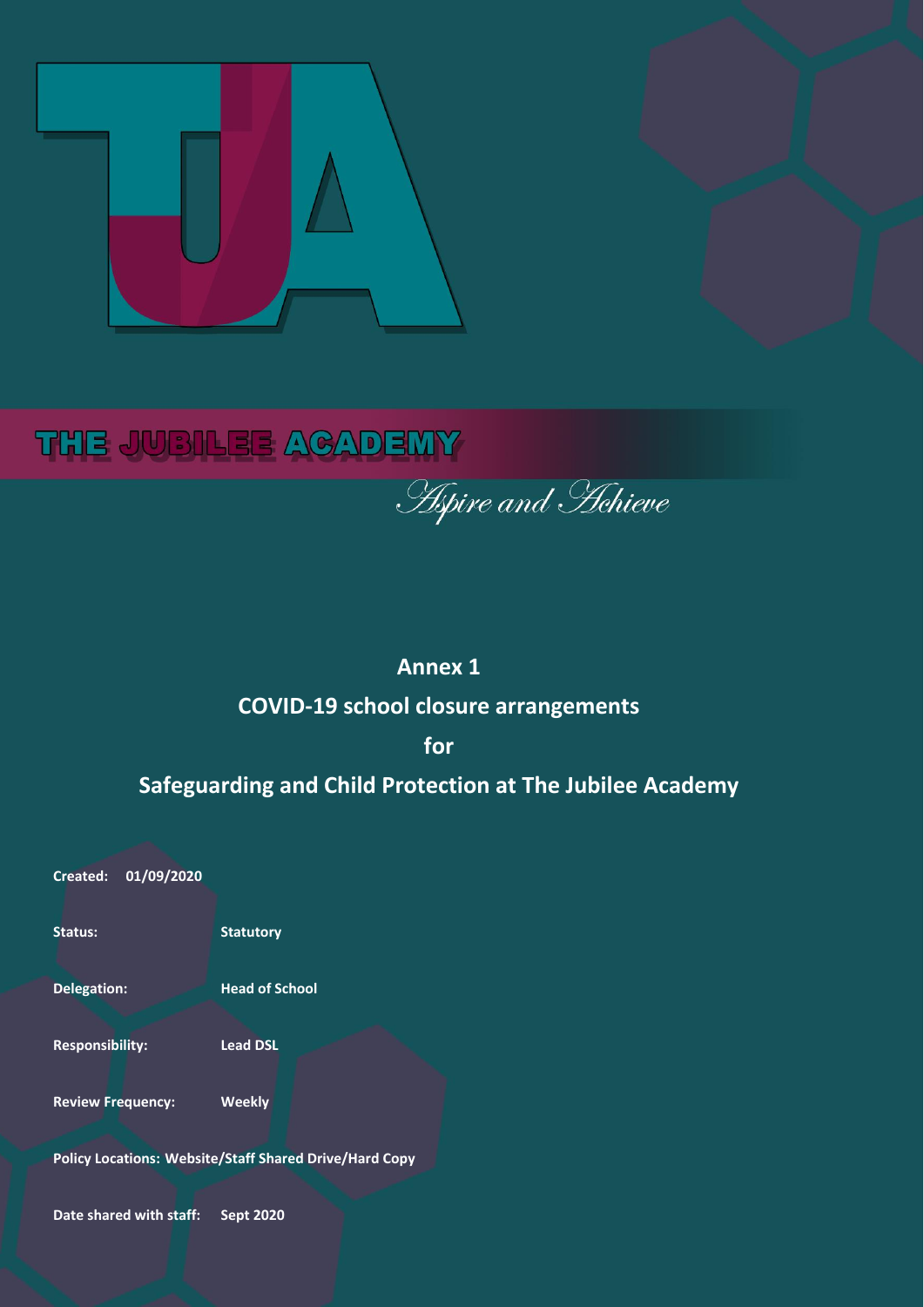# <span id="page-1-0"></span>**Important contacts**

| <b>ROLE</b>                                                                                  | <b>NAME</b>             | <b>CONTACT</b><br><b>DETAILS</b> | <b>Email</b>                          |
|----------------------------------------------------------------------------------------------|-------------------------|----------------------------------|---------------------------------------|
| Designated<br>safeguarding lead<br>(DSL)                                                     | Marlon<br><b>Boothe</b> |                                  | m.boothe@thejubileeacademy.org.uk     |
| Deputy DSL                                                                                   | Darren<br>Sutherland    | 07414902957                      | d.sutherland@thejubileeacademy.org.uk |
| Designated<br>member of senior<br>leadership team if<br>DSL (and deputy)<br>can't be on site | Mike<br>Jarrett         | 07527671224                      | m.jarrett@thejubileeacademy.org.uk    |
| Headteacher                                                                                  | <b>Mike</b><br>Jarrett  | 07527671224                      | m.jarrett@thejubileeacademy.org.uk    |
| Local authority<br>designated officer<br>(LADO)                                              | Janice<br>Miller        |                                  | Janice.Miller@harrow.gov.uk           |
| Chair of<br>governors                                                                        | Howard<br>Freed         | 07922119294                      | howardfreed@me.com                    |
| Safeguarding<br>Governor                                                                     | <b>Becky</b><br>Cozens  | 07930198158                      | cozens@hatchend.harrow.sch.uk         |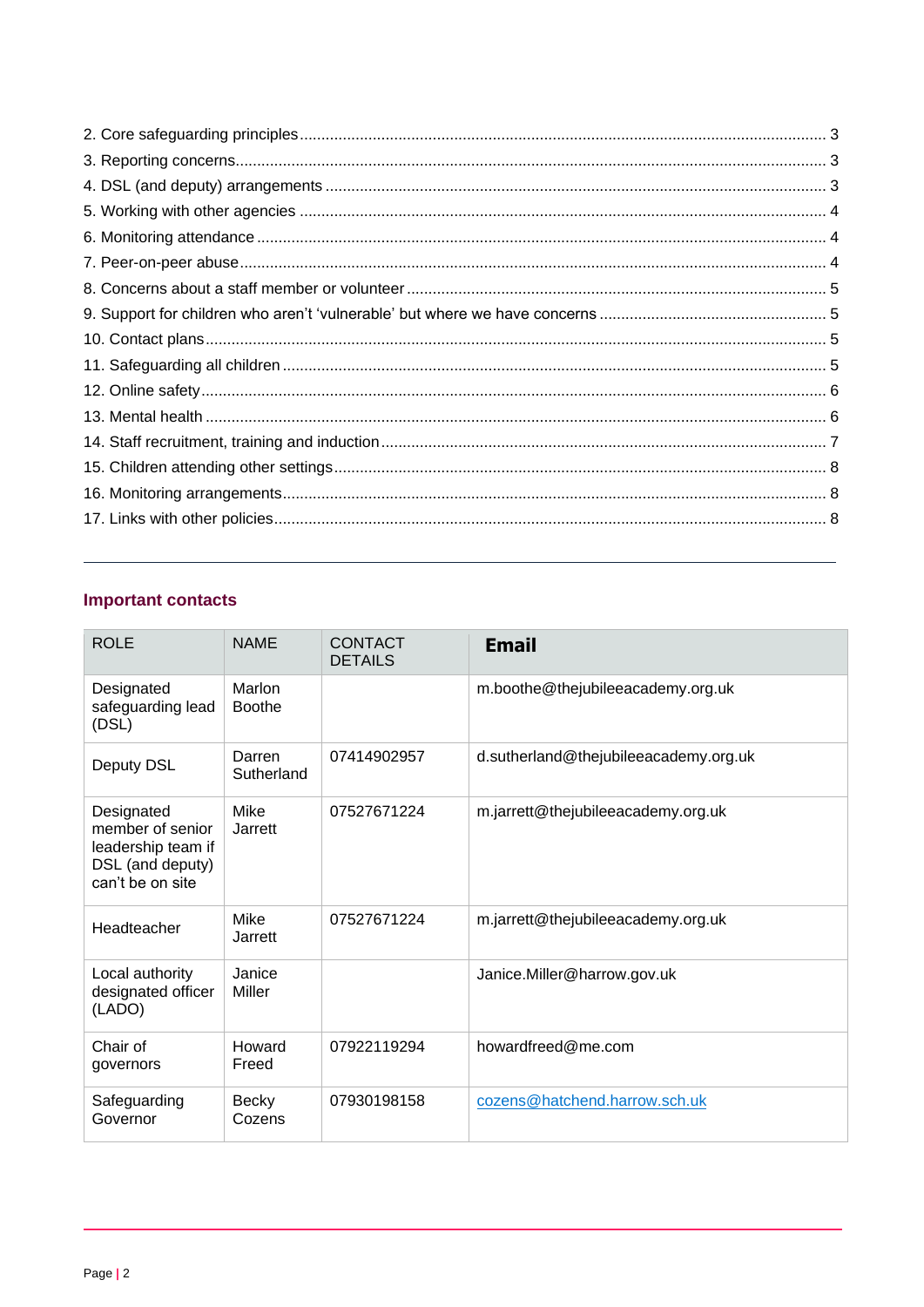# <span id="page-2-0"></span>**1. Scope and definitions**

This addendum applies during the period of school closure due to COVID-19, and reflects updated advice from our 3 local safeguarding partners Police, NHS and local authority (LA) Harrow

It sets out changes to our normal child protection policy in light of the Department for Education's guidance [Coronavirus: safeguarding in schools, colleges and other providers,](https://www.gov.uk/government/publications/covid-19-safeguarding-in-schools-colleges-and-other-providers) and should be read in conjunction with that policy.

Unless covered here, our normal child protection policy continues to apply.

The Department for Education's (DfE's) definition of 'vulnerable children' includes those who:

- > Have a social worker, including children:
	- With a child protection plan
	- Assessed as being in need
	- Looked after by the local authority
- Have an education, health and care (EHC) plan

## <span id="page-2-1"></span>**2. Core safeguarding principles**

We will still have regard to the statutory safeguarding guidance, [Keeping Children Safe in Education.](https://www.gov.uk/government/publications/keeping-children-safe-in-education--2)

Although we are operating in a different way to normal, we are still following these important safeguarding principles:

- > The best interests of children must come first
- If anyone has a safeguarding concern about any child, they should continue to act on it immediately
- A designated safeguarding lead (DSL) or deputy should always be available (see section 4 for details of our arrangements)
- It is essential that unsuitable people do not enter the school workforce or gain access to children
- Children should continue to be protected when they are online

### <span id="page-2-2"></span>**3. Reporting concerns**

All staff and volunteers must continue to act on any concerns they have about a child immediately. It is still vitally important to do this, both for children still attending school and those at home.

Where staff have a concern about a child, they should continue to follow the process outlined in the school Safeguarding Policy, email the safeguarding team:

[SafegurdingGroup@thejubileeacademy.onmicrosoft.com](mailto:SafegurdingGroup@thejubileeacademy.onmicrosoft.com)

, as well as, having a follow up conversation with the designated safeguarding lead

Staff are reminded of the need to report any concern immediately and without delay. As a reminder, all staff should continue to work with and support children's social workers, where they have one, to help protect vulnerable children.

### <span id="page-2-3"></span>**4. DSL (and deputy) arrangements**

We aim to have a trained DSL or deputy DSL on site wherever possible. Details of all-important contacts are listed in the 'Important contacts' section at the start of this addendum.

If our DSL (or deputy) can't be in school, they can be contacted remotely by via email, telephone or MS teams

We will keep all school staff and volunteers informed by MS teams and/or email as to who will be the DSL (or deputy) on any given day, and how to contact them.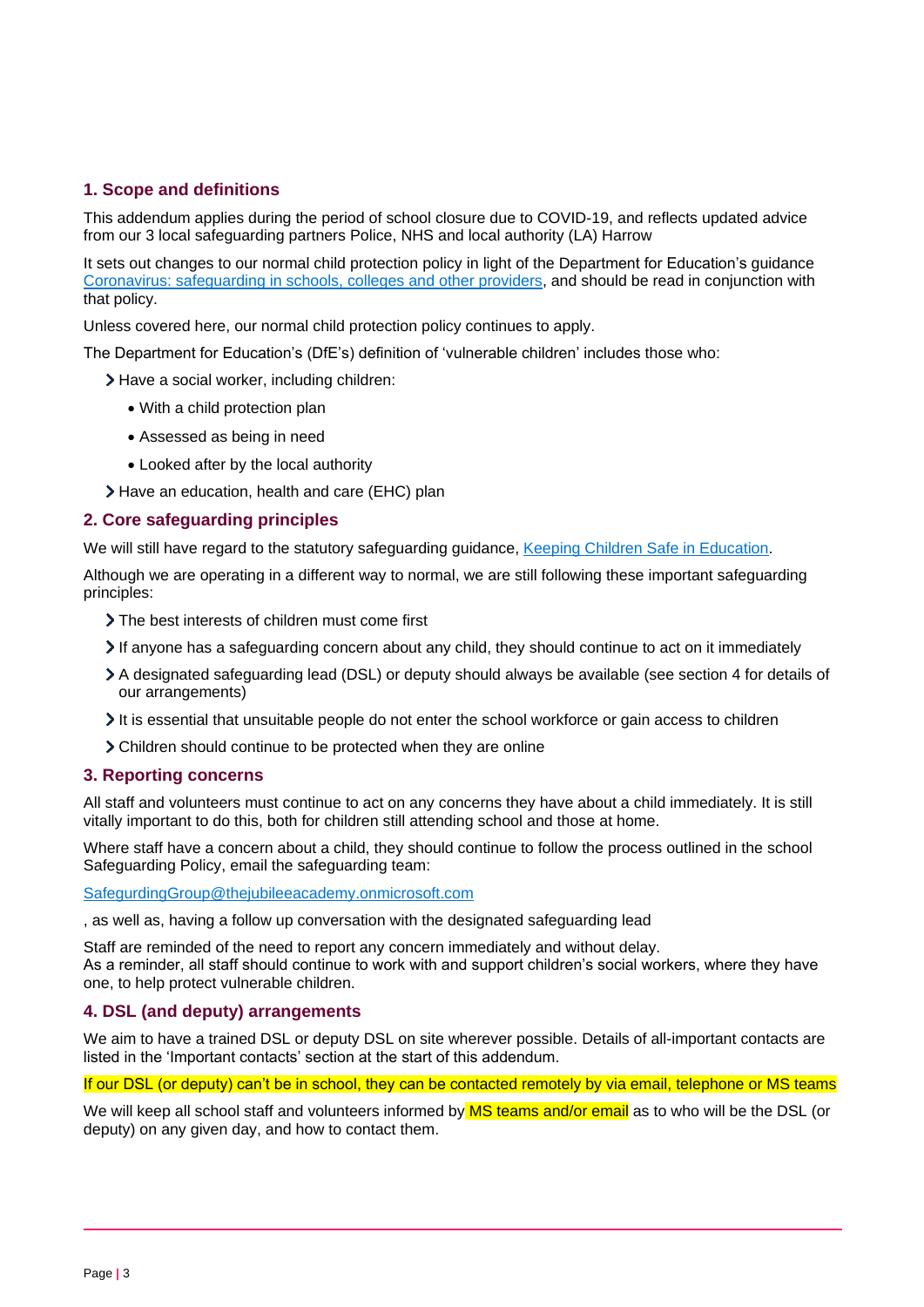We will ensure that DSLs (and deputies), wherever their location, know who the most vulnerable children in our school are.

On occasions where there is no DSL or deputy on site, a senior leader will take responsibility for co-ordinating safeguarding. This will be Head of School You can contact them by via email, telephone, or MS teams

The senior leader will be responsible for liaising with the off-site DSL (or deputy) to make sure they (the senior leader) can:

- I dentify the most vulnerable children in school
- Update and manage access to child protection files, where necessary
- Liaise with children's social workers where they need access to children in need and/or to carry out statutory assessments
- Liaise with the safeguarding team, deputy, and DSL

#### <span id="page-3-0"></span>**5. Working with other agencies**

We will continue to work with children's social care, and with virtual school heads for looked-after and previously looked-after children.

We will continue to update this addendum where necessary, to reflect any updated guidance from:

- > Our 3 local safeguarding partners
- The local authority about children with education, health and care (EHC) plans, the local authority designated officer and children's social care, reporting mechanisms, referral thresholds and children in need

The following guidance is currently in place:

<span id="page-3-1"></span>All External parties that are procured to deliver interventional support remotely will be required to meet and endorse TJA safeguarding procedures for external parties.

To ensure safe working practice and compliance with the Department of Education and our safeguarding policy (see school's website); any schools/external agencies will need to submit a written notification on their school/external agency headed paper, in advance of any planned support work with the agencies safeguarding policy and public liability insurance certificate.

### **6. Monitoring attendance**

As most children will not be attending school during this period of school closure, we will not be completing our usual attendance registers or following our usual procedures to follow up on non-attendance.

The exception to this is where any child we expect to attend school during the closure does not attend or stops attending. In these cases, we will:

- Follow up on their absence with their parents or carers, through liaison with the home school, phone calls to parents, intouch text messages and a follow up letter
- Notify their social worker, where they have one

We are using the Department for Education's daily online attendance form to keep an accurate record of who is attending school.

We will make arrangements with parents and carers to make sure we have up-to-date emergency contact details, and additional contact details where possible.

#### <span id="page-3-2"></span>**7. Peer-on-peer abuse**

We will continue to follow the principles set out in part 5 of Keeping Children Safe in Education when managing reports and supporting victims of peer-on-peer abuse.

Staff should continue to act on any concerns they have immediately – about both children attending school and those at home.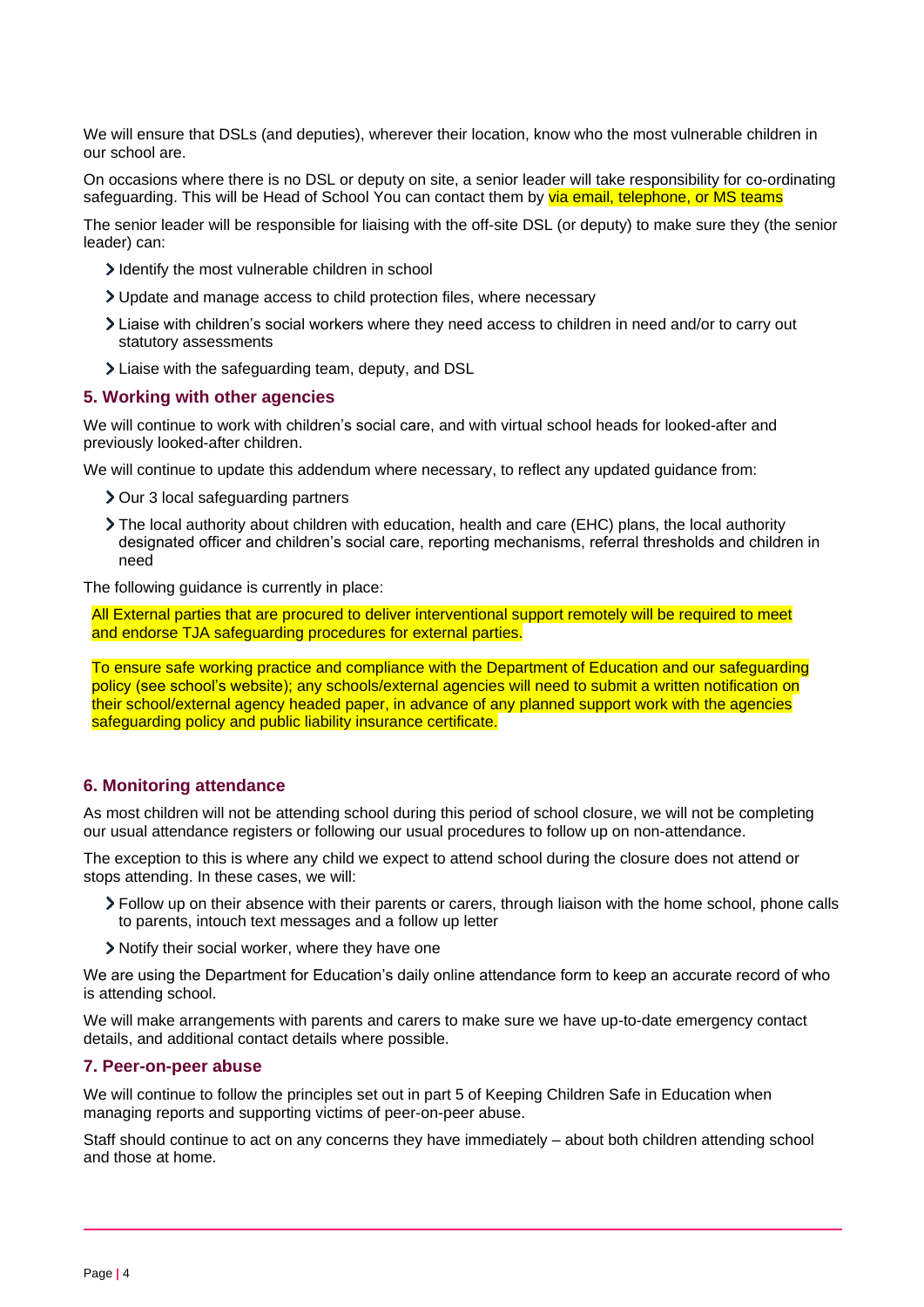Staff can contact the designated safeguarding lead or the deputy safeguarding lead.

Victims of peer on peer abuse will be supported remotely by the counsellor and external partners.

#### <span id="page-4-0"></span>**8. Concerns about a staff member or volunteer**

We will continue to follow the principles set out in part 4 of Keeping Children Safe in Education.

Staff should continue to act on any concerns they have immediately – whether those concerns are about staff/volunteers working on site or remotely.

Where staff are concerned about an adult working with children remotely, they should report the concern to the Head of School via email, telephone or MS teams. If there is a requirement to make a notification to the Head of School whilst away from school, this should be done telephone and followed up with an email to the **Head of School.** 

Concerns around the Head of School should be directed to the Chair of Governors: Howard Freed via email

We will continue to refer adults who have harmed or pose a risk of harm to a child or vulnerable adult to the Disclosure and Barring Service (DBS).

We will continue to refer potential cases of teacher misconduct to the Teaching Regulation Agency. We will do this using the email address [Misconduct.Teacher@education.gov.uk](mailto:Misconduct.Teacher@education.gov.uk) for the duration of the COVID-19 period, in line with government guidance.

#### <span id="page-4-1"></span>**9. Support for children who are not 'vulnerable' but where we have concerns**

We have the option to offer places in school to children who do not meet the Department for Education's definition of 'vulnerable', but who we have safeguarding concerns about. We will work with parents/carers to do this. We will continue to also work with the parents/carers of children who have previously had a social worker, or who have not met the threshold for a referral but where staff have raised concerns.

If these children will not be attending school, we will put a contact plan in place, as explained in section 10 below.

#### <span id="page-4-2"></span>**10. Contact plans**

We have contact plans for children with a social worker and children who we have safeguarding concerns about, for circumstances where:

- They will not be attending school (for example where the school, parent/carer, and social worker, if relevant, have decided together that this would not be in the child's best interests); or
- They would usually attend but must self-isolate

Each child has an individual plan which sets out:

- $\geq$  How often the school will make contact this will be at least once a week
- Which staff member(s) will make contact as far as possible, this will be staff who know the family well

How staff will make contact – this will be over the phone and only by a senior lead or the safeguarding team

#### If we cannot make contact, we will contact the social worker and/or home school

#### <span id="page-4-3"></span>**11. Safeguarding all children**

Staff and volunteers are aware that this difficult time potentially puts all children at greater risk.

Staff and volunteers will continue to be alert to any signs of abuse, or effects on pupils' mental health that are also safeguarding concerns, and act on concerns immediately in line with the procedures set out in section 3 above

For children at home, they will look out for signs like: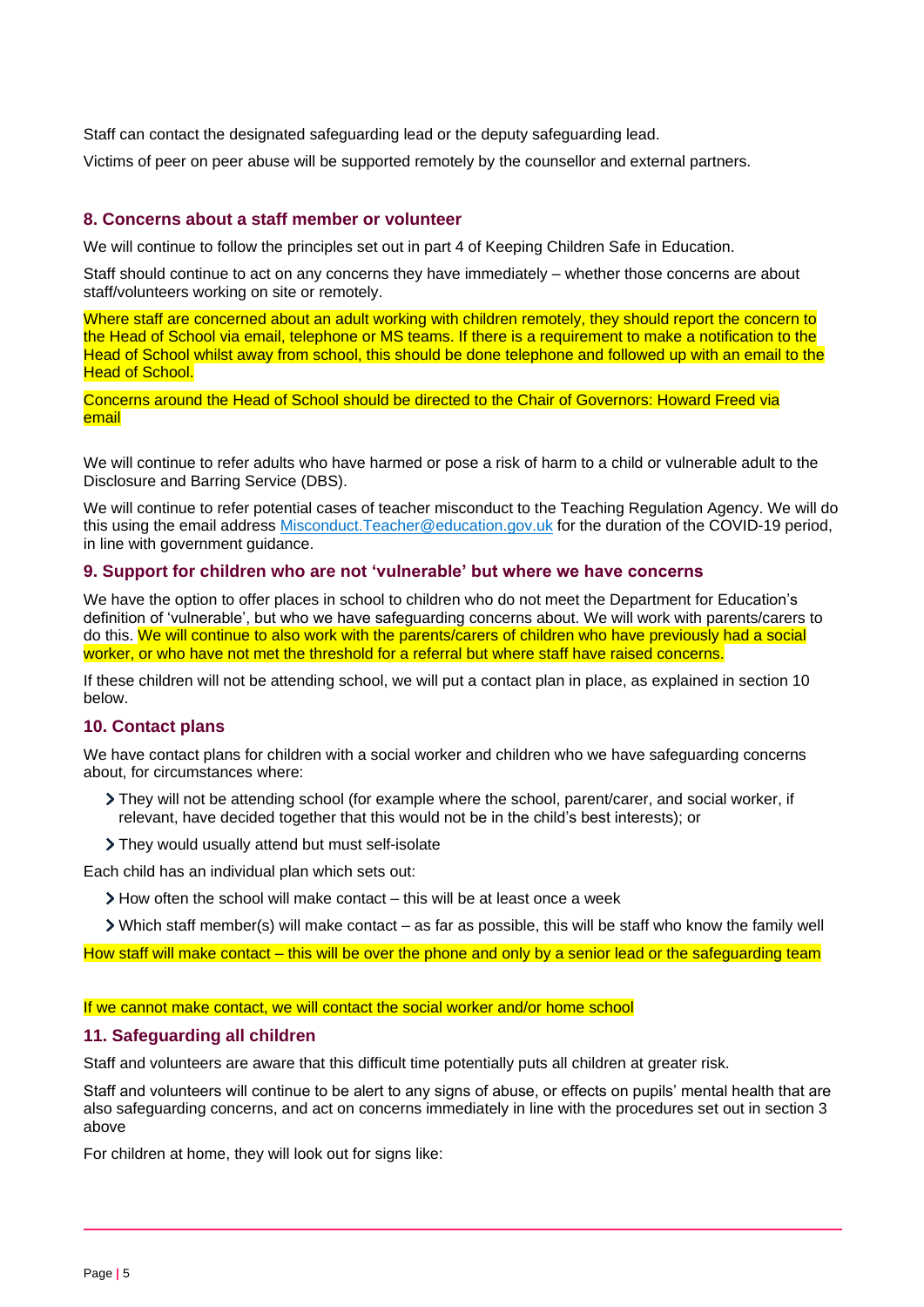- Not completing assigned work or logging on to school systems
- > No contact from children or families
- Seeming more withdrawn during any class check-ins or video calls

Children are likely to be spending more time online during this period – see section 12 below for our approach to online safety both in and outside school.

See section 13 below for information on how we will support pupils' mental health.

### <span id="page-5-0"></span>**12. Online safety**

### **12.1 In school**

We will continue to have appropriate filtering and monitoring systems in place in school.

If IT staff are unavailable, the school has an ICT a contingency plan overseen by the School Business Manager

### **12.2 Outside school**

Where staff are interacting with children online, they will continue to follow our existing staff behaviour policy, code of conduct and IT acceptable use policy.

We will follow and implement the recommendations of Keeping Children Safe in Education and Teaching Online Safety in School - Guidance supporting schools to teach their pupils how to stay safe online, within new and existing school subject (DfE June 2019).

Where students are being asked to work more at home online, we have issued advice to children and parents / carers and follow the DfE guidance: Safeguarding and Remote Learning.

Staff will continue to be alert to signs that a child may be at risk of harm online, and act on any concerns immediately, following our reporting procedures as set out in section 3 of this addendum.

If staff have a concern, they should discuss any such case with the DSL and refer to the E-Safety and ICT Acceptable Use Policy in. of Remote and Mobile Technology to report any Esafety incidents

We will make sure children know how to report any concerns they have back to our school, and signpost them to other sources of support too.

### **13.3 Working with parents and carers**

We will make sure parents and carers:

- Are aware of the potential risks to children online and the importance of staying safe online
- Know what our school is asking children to do online, including what sites they will be using and who they will be interacting with from our school
- Are aware that they should only use reputable online companies or tutors if they wish to supplement the remote teaching and resources our school provides. A list can be found on the school website.
- **> Know where else they can go for support to keep their children safe online. The school will provide** leaflets with online safety information, letters with guidance and online safety information can be found on the school website.

### <span id="page-5-1"></span>**13. Mental health**

Where possible, we will continue to offer our current support for pupil mental health for all pupils.

#### 13.1 Children returning to school

Staff and volunteers will be aware of the possible effects that this period may have had on pupil's mental health. They will look out for behavioural signs, including pupils being fearful, withdrawn, aggressive, oppositional, or excessively clingy, to help identify where support may be needed.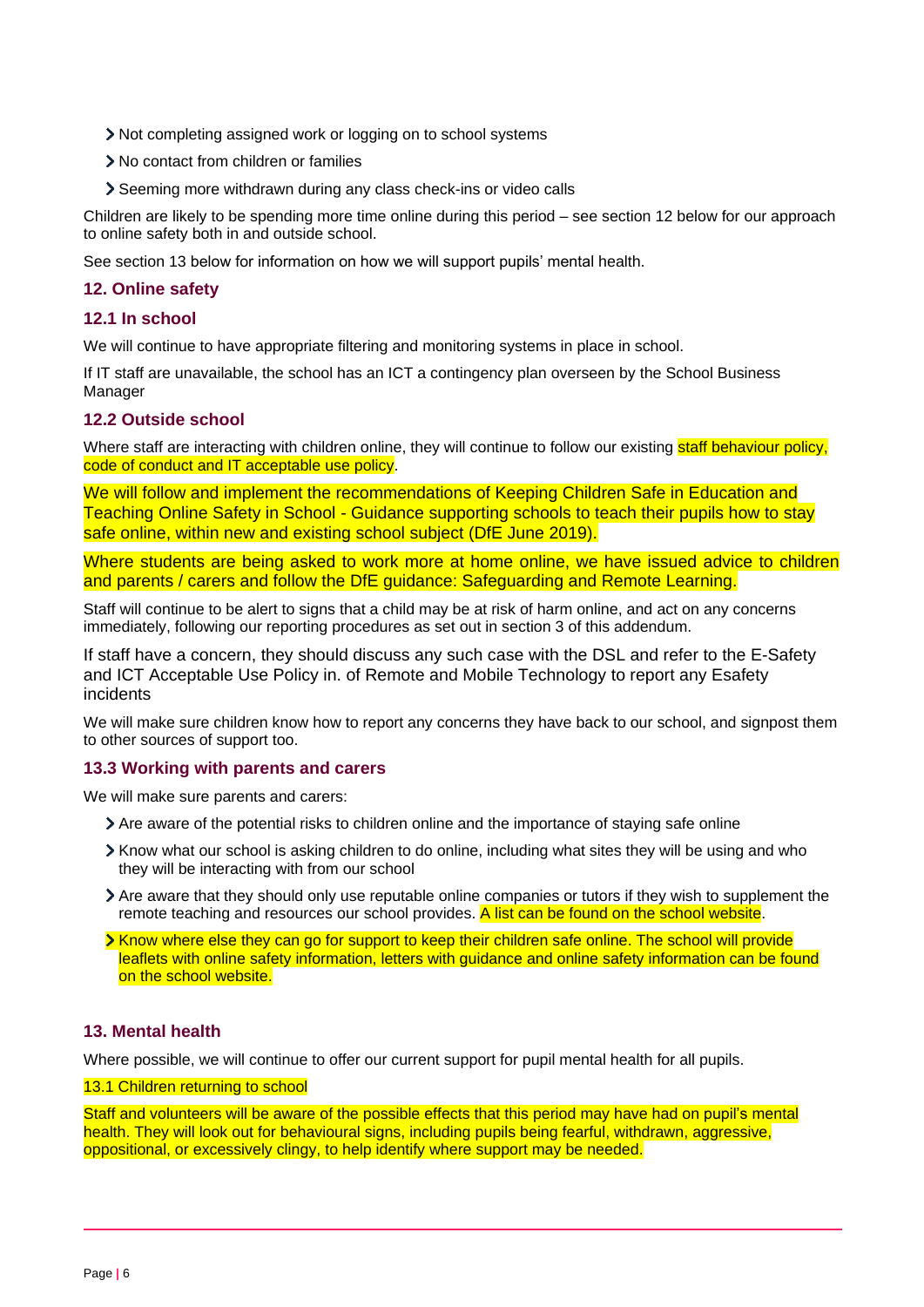The school is delivering specialist assemblies, through the revision of RSHE sessions and through the support of our school counsellor and/or other third-party agencies.

### 13.1 Children at home

Where possible we will continue to offer current support for pupil mental health for all pupils through remote access, i.e. counselling via telephone.

We will also signpost all pupils, parents and staff to other resources to support good mental health at this time.

When setting expectations for pupils learning remotely and not attending school, teachers will bear in mind the potential impact of the current situation on both children's and adults' mental health.

#### <span id="page-6-0"></span>**14. Staff recruitment, training, and induction**

#### **14.1 Recruiting new staff and volunteers**

We continue to recognise the importance of robust safer recruitment procedures, so that adults and volunteers who work in our school are safe to work with children.

We will continue to follow our safer recruitment procedures, and part 3 of Keeping Children Safe in Education.

In urgent cases, when validating proof of identity documents to apply for a DBS check, we will initially accept verification of scanned documents via online video link, rather than being in physical possession of the original documents. This approach is in line with revised guidance from the DBS.

New staff must still present the original documents when they first attend work at our school.

We will continue to do our usual checks on new volunteers and do risk assessments to decide whether volunteers who aren't in regulated activity should have an enhanced DBS check, in accordance with paragraphs 167-172 of Keeping Children Safe in Education.

#### **14.2 Staff 'on loan' from other schools**

The school business manager will assess the risks of staff 'on loan' working in our school and seek assurance from the 'loaning' school that staff have had the appropriate checks.

We will also use the DBS Update Service, where these staff have signed up to it, to check for any new information.

### **14.3 Safeguarding induction and training**

We will make sure staff and volunteers are aware of changes to our procedures and local arrangements.

New staff and volunteers will continue to receive:

- > A safeguarding induction
- A copy of our children protection policy (and this addendum)
- > Keeping Children Safe in Education part 1

We will decide on a case-by-case basis what level of safeguarding induction staff 'on loan' need. In most cases, this will be:

- A copy of our child protection policy and this addendum
- > Confirmation of local processes
- > Confirmation of DSL arrangements

#### **14.4 Keeping records of who's on site**

We will keep a record of which staff and volunteers are on site each day, and that appropriate checks have been carried out for them.

We will continue to keep our single central record up to date.

We will use the single central record to log:

Everyone working or volunteering in our school each day, including staff 'on loan'